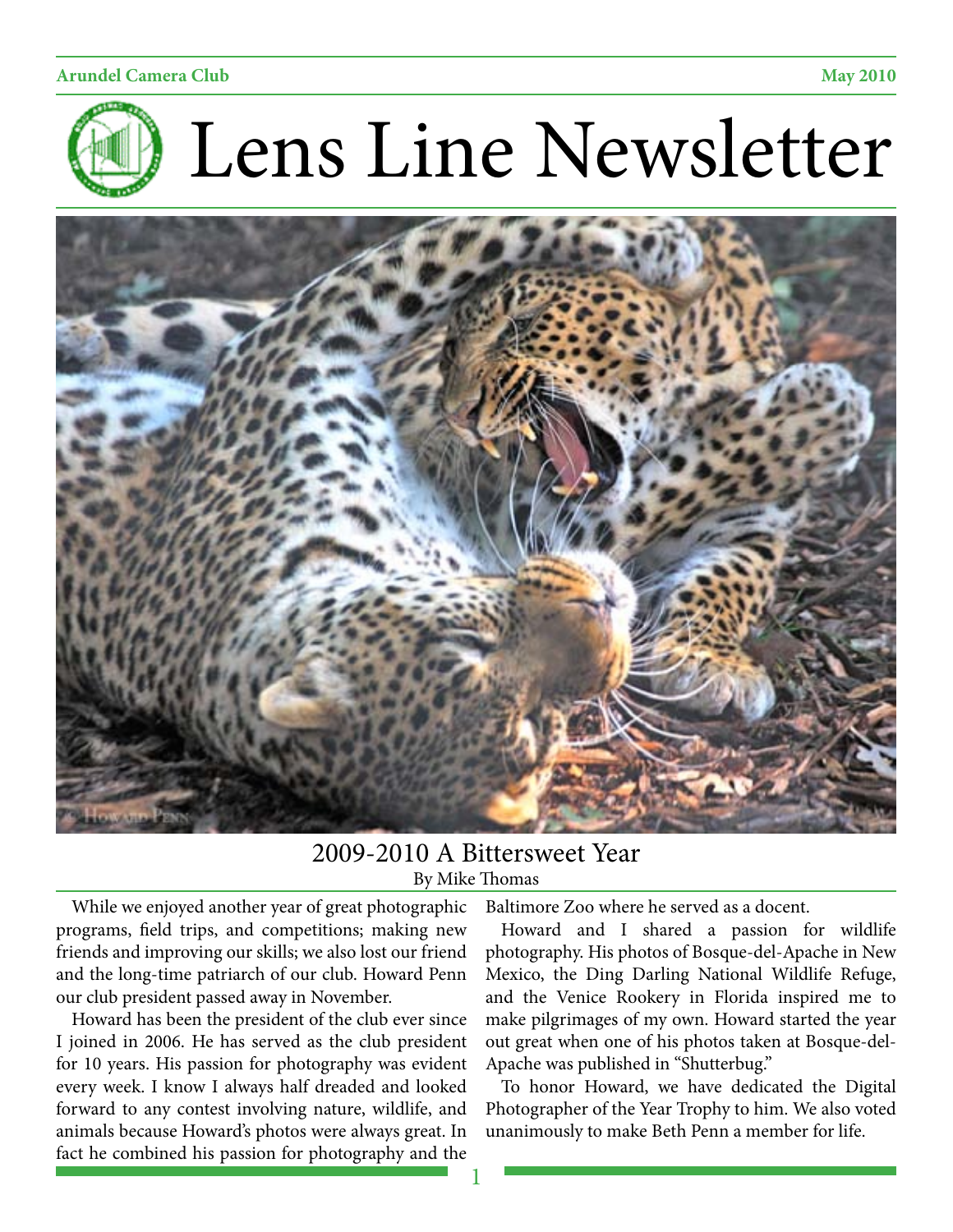# June 2010

26/27 Field Trip - Smithsonian Folklife Festival

# July

17/18 Field Trip - Longwood Gardens

# September

- 1 No Program
- 8 Program
- 15 Contest Digital and Monochrome Prints Open
- 18/19 Field Trip National Zoo
- 22 Program
- 29 Contest Slide and Color Prints Open

# **October**

- 6 Program
- 11 Howard Penn Maryland Zoo Event
- 13 Contest Digital and Monochrome Prints Animals
- 20 Program
- 23/24 Field Trip Shenandoah
- 27 Contest Slides Open and Color Prints Animals

# November

- 3 Contest Digital and Monochrome Prints People
- 10 Program
- 13/14 Field Trip Washington D.C. at Night
- 17 Contest Slides Open and Color Prints People
- 24 No Meeting Thanksgiving

# December

- 1 Program
- 8 Contest Digital, Monochrome, Color Landscapes; Slides Open
- 11/12 Field Trip B&O Railroad Museum / Baltimore Museum of Industry
- 15 Christmas Party
- 22 No Meeting Christmas
- 29 No Meeting New Years

# January 2011

- 5 Program
- 12 Contest Digital and Monochrome Prints Open
- 15/16 Field Trip National Cathedral
- 19 Program
- 26 Contest Slides and Color Prints Open

# February

- 2 Program
- 9 Contest Digital and Monochrome Prints Abstract
- 12/13 Field Trip National Air and Space Museum Udvar-Hazy Center
- 16 Program
- 23 Contest Slides Open and Color Prints Abstract

# March

- 2 Program
- 9 Theme Contest Digital Night and Monochrome Prints High Key/Low Key
- 16 Program
- 23 Theme Contest Slides Photo Journalism and Color Prints Motion or Movement
- 26/27 Field Trip Eastern State Penitentiary
- 30 Program

# April

- 6 Contest Digital and Monochrome Prints Open
- 9/10 Field Trip St. Michaels
- 13 Program
- 20 No Meeting Easter / Spring Break
- 27 Contest Slides and Color Prints Open
- 30 Field Trip Kinetic Sculpture Race

### May

- 4 Business Meeting
- 11 Club Events Contest
- 18 Banquet
- 25 Snow Date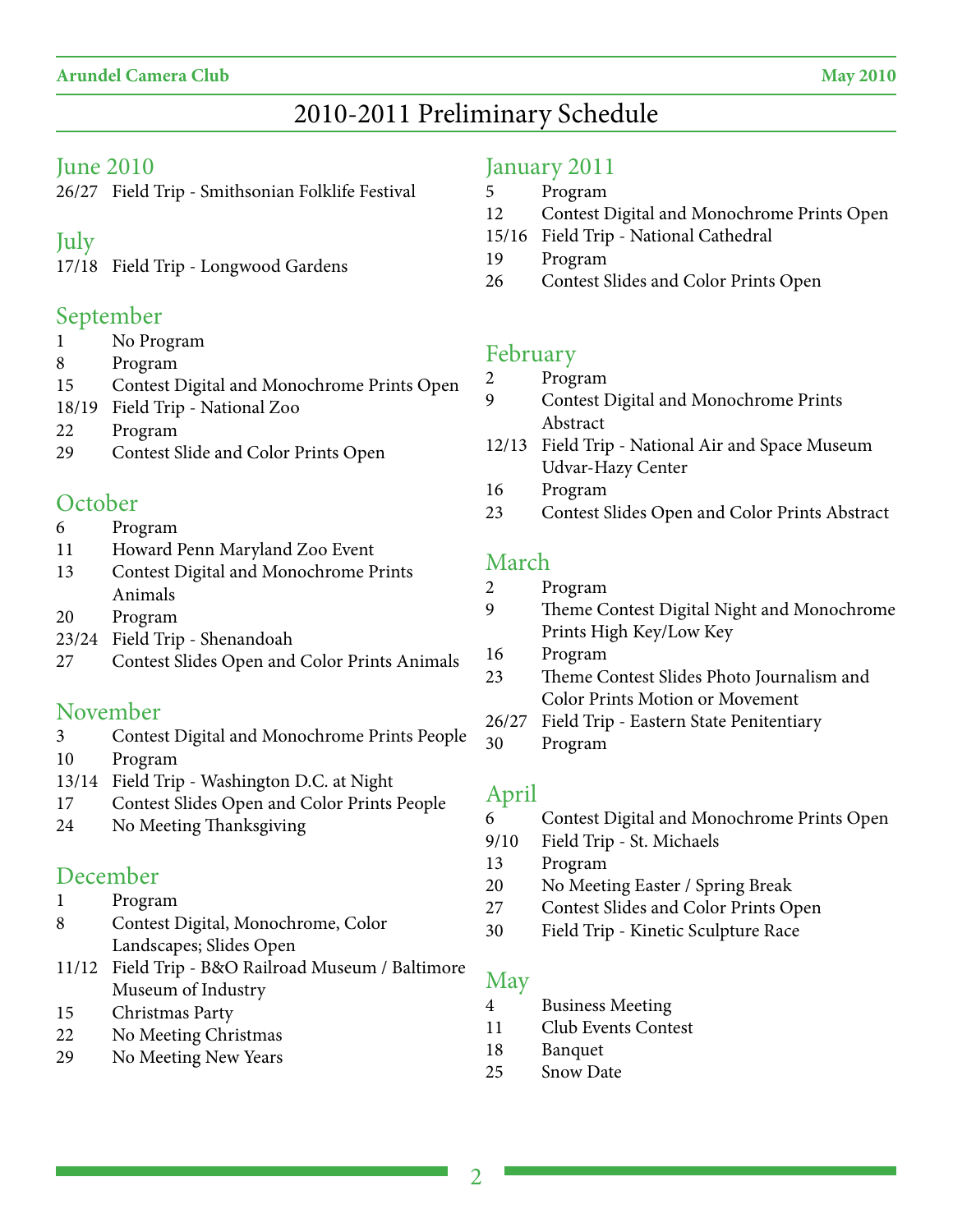# 2009-2010 Club Events Contest



### Digital

| First:  | Early Morning Walk   | Dolphy Glendinning |
|---------|----------------------|--------------------|
| Second: | Trail to Manassas    | Dolphy Glendinning |
| Third:  | A Merry Man          | Dawn Miller        |
| Fourth: | The Park Traffic Cop | Dolphy Glendinning |
| HM:     | Jelly of the Deep    | Dolphy Glendinning |
| HM:     | Follow the Leader    | Christine Metzgar  |
|         |                      |                    |

# Monochrome<br>First:

| First:  | What's You Looking At?    | Michelle Barkdoll  |
|---------|---------------------------|--------------------|
| Second: | Historian                 | Christine Metzgar  |
| Third:  | Care to Wet Your Whistle? | Dolphy Glendinning |
| Fourth: | Dewy Web                  | Michelle Barkdoll  |
| HM:     | Reclamation               | Dolphy Glendinning |
| HM:     | Lucky Jelly               | Dolphy Glendinning |

# Color Print

| First:  | Enjoying the Fourth             |
|---------|---------------------------------|
| Second: | Quiet Waters                    |
| Third:  | Meadow Breeze                   |
| Fourth: | Morning Star                    |
| HM:     | Early Morning at Harper's Ferry |
|         |                                 |

Sara McNeely Michelle Barkdoll Dolphy Glendinning Dolphy Glendinning Dolphy Glendinning

# Picture of the Year

Dolphy Glendinning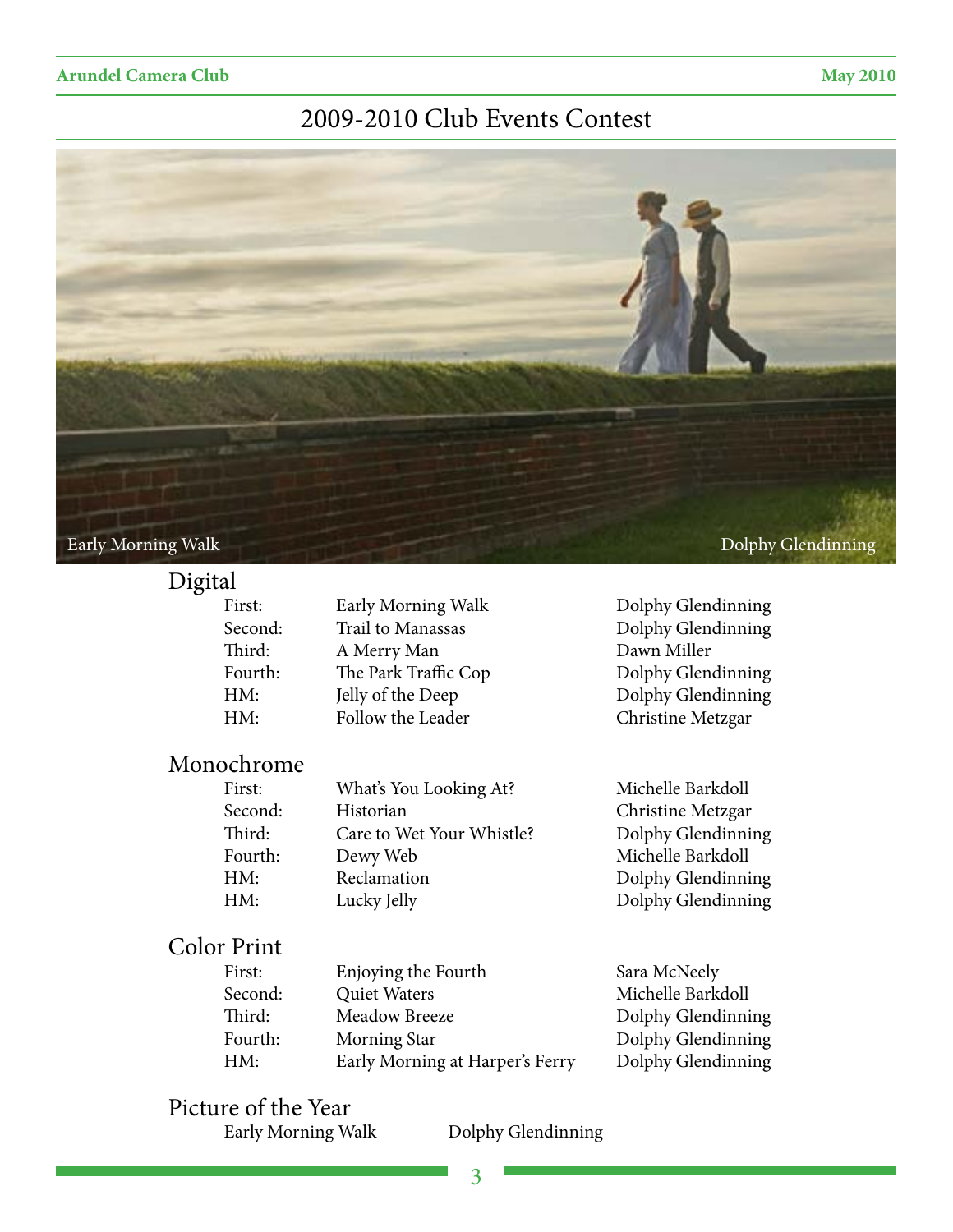# Impromptu Field Trip By John Milleker

On Saturday May 22nd the club had an impromptu field trip to the Bombay Hook National Wildlife Refuge (http://bombayhook.fws.gov) in Smyrna Delaware. Bombay is nearly two hours East of the Severna Park, Park and Ride and situated on the Delaware bay.

Since some of us refuse to believe 3:30am exists on a weekday (which is the time we would have had to leave to hit Bombay at Sunrise) we decided to meet at the Park and Ride at 6am and head straight to the refuge. At 8am we had ten bright-eyed club members ready to roll through the refuge in search of foxes, herons and other wildlife.

Thankfully we all have access to a great resource.. Flickr. There are groups on Flickr devoted to photographs of everything from sunsets to duct tape. There's even a Bombay National Wildlife Refuge group and if you keep an eye on this group you'll see photos taken as recently as a few hours prior. This is a very valuable tool because this shows us what we can hope to spot if we were to visit. What else can Flickr tell us? The date and time of the shot and most photographers are nice enough to leave EXIF data intact in their images so we can get a glimpse into what focal length they were using as well.

For the most part most of our images were shot with telephoto, there were a few occasions where telephoto was too long. A few stops along the pathways in Bombay we found foxes just wandering down the road straight past anyone that happened to be stopped in the road and crouched with a camera. There were also several shorebirds and songbirds along the paths.





After a pass or two we met back at the visitors center and decide on lunch. We made our way West and then down RT. 9 to try out a restaurant called 'Sambo's Tavern'. The Tavern had great food and cold beverages. After ordering food we compared our shots and there were a lot of amazing photographs made that day, talked about the refuge and a certain club members' attractiveness to ticks.

When lunch was over a few of us went back for another pass but by then it was already mid-day and pretty late for anything to still be out and about. It was a great day and a lot of amazing images were made. I highly recommend attending the club field trips whenever you can. Amateur to Professional there's always something to learn and you just can't beat hanging out with a group of people that share your same passion for photography.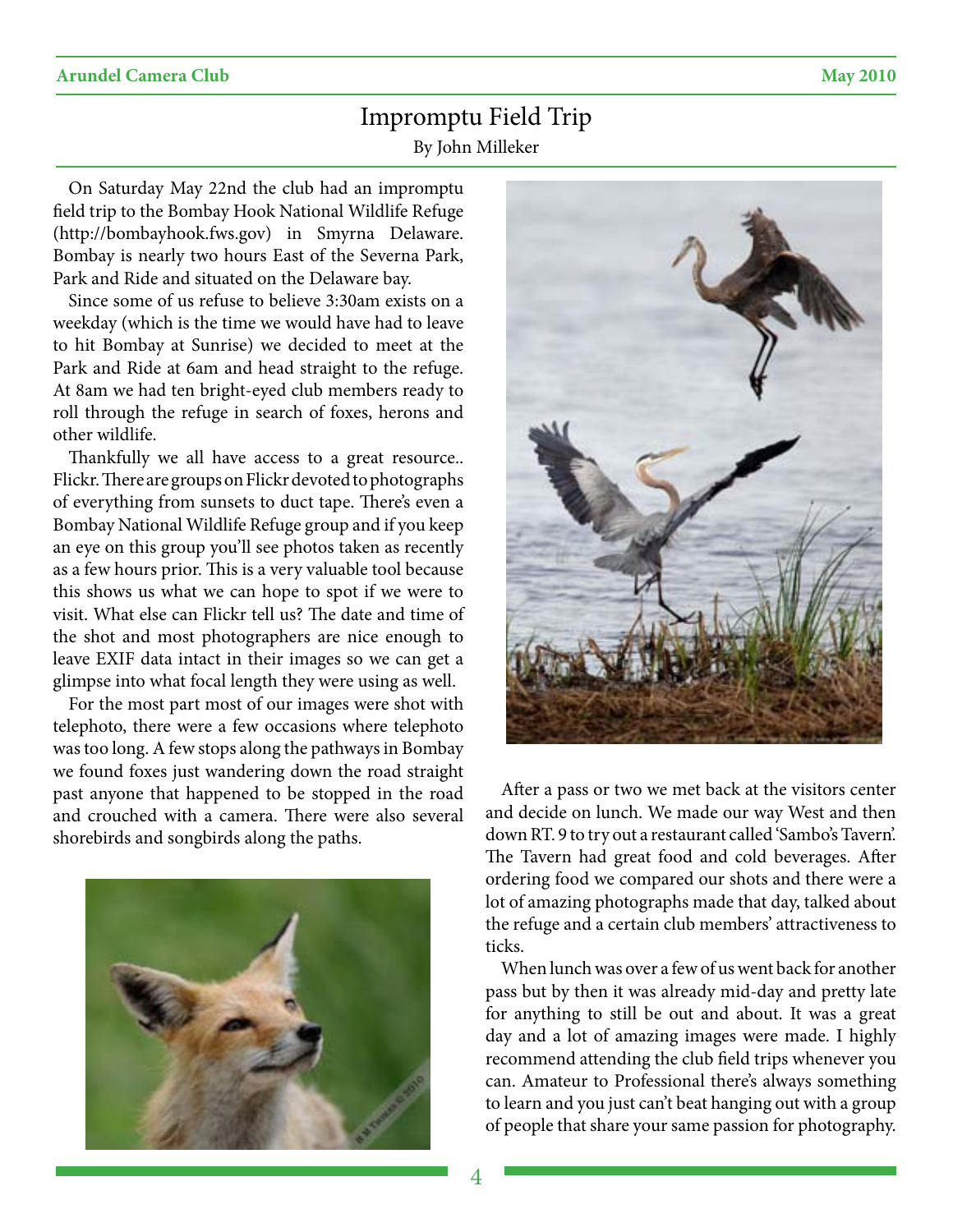# 2009-2010 End of Year Contest



- Monochrome Prints The Margaret H. Bevan Award 1st - Mike Thomas 72 points 2nd - Michelle Barkdoll 33 points 3rd - Christine Metzgar 28 points
- Color Prints The John R. Boykin Award 1st - Ernie Swanson 50 points 2nd - Michelle Barkdoll 40 points 3rd - Mike Thomas 36 points
- Slides The Wilbur R. Bevan Award 1st - Chuck Gallegos 52 points 2nd - John Milleker Jr 31 points 3rd - Michelle Barkdoll 24 points
- Digital The Howard Penn Award 1st - Chuck Gallegos 38 points TIE for 2nd/3rd Bob Miller 31 points Dawn Miller 31 points
- Novice Photographer of the Year 1st - Michelle Barkdoll 104 points 2nd - Christine Metzgar 77 points 3rd - Dawn Miller 50 points
- Photograph of the Year "Autumn Arrangement" Chuck Gallegos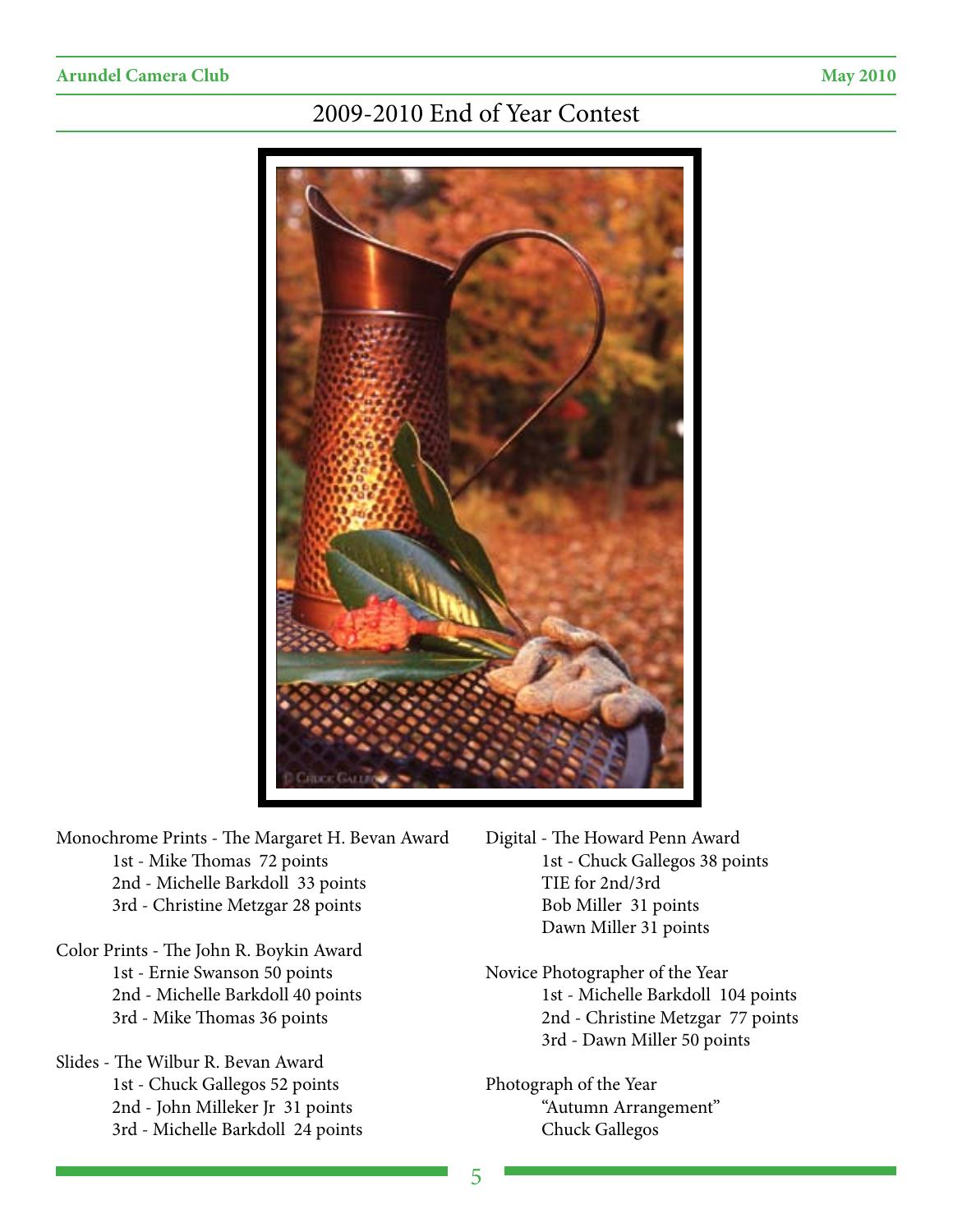# 2009-2010 End of Year Contest: Novice Monochrome



1st Place - "Fishing In The Storm" - Michelle Barkdoll







 $2^{\text{nd}}$  Place - "Tilt" - Michelle Barkdoll  $3^{\text{rd}}$  Place - "Blizzard Standing" - Michelle Barkdoll



4th Place - "Tree" - Charles Graf HM - "Standing Tall" - Christine Metzgar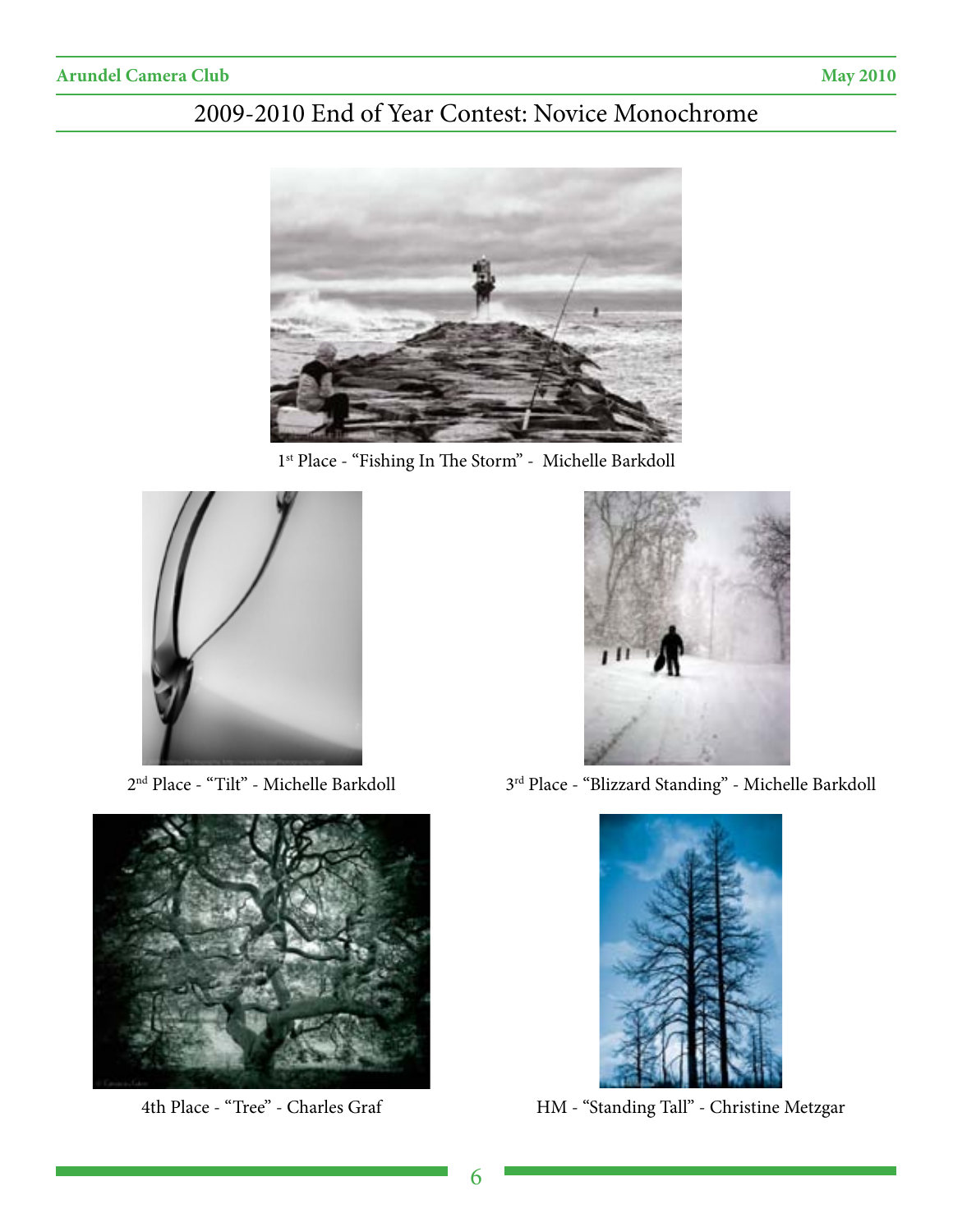# 2009-2010 End of Year Contest: Unlimited Monochrome





3rd Place - "Spotlight" - Mike Thomas 4th Place - "Old Girl" - Mike Thomas



1st Place - "Bodie Island Trio" - Mike Thomas 2nd Place - "Nights in Rodanthe House" - Mike Thomas





HM - "On The Beach" - Chuck Gallegos



HM - "Shaniko School House" - Chuck Gallegos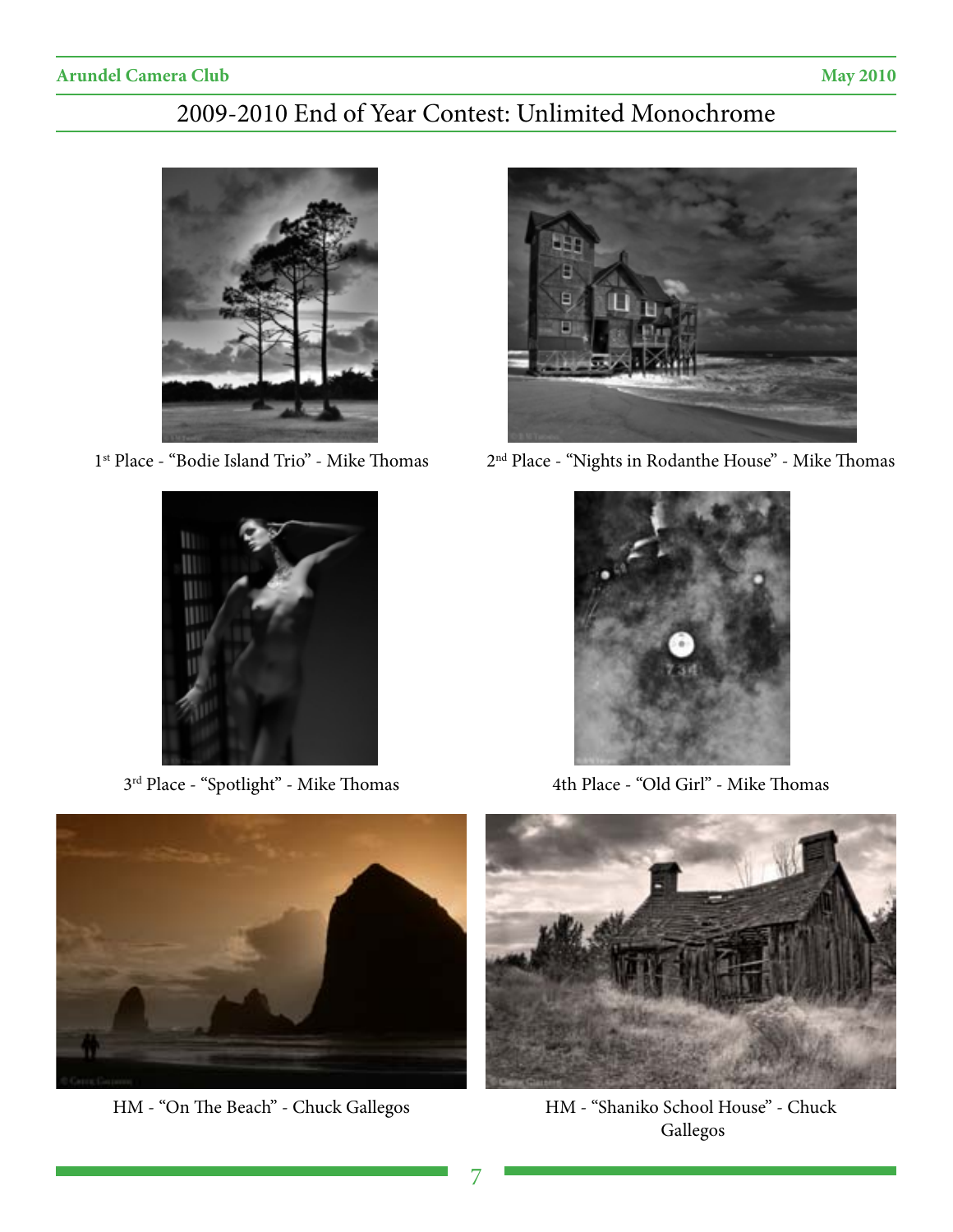# 2009-2010 End of Year Contest: Novice Color Print





3<sup>rd</sup> Place - "Sunny Reflections" - Christine Metzgar <a>4th Place - "Colorful Plumbing" - Charles Graf



HM - "Autumn In New Hampshire" - Stephen Putnam HM - "Moment From History" - Christine Metzgar



1st Place - "Venice" - Mary Swanson 2nd Place - "High and Dry" - Mary Swanson



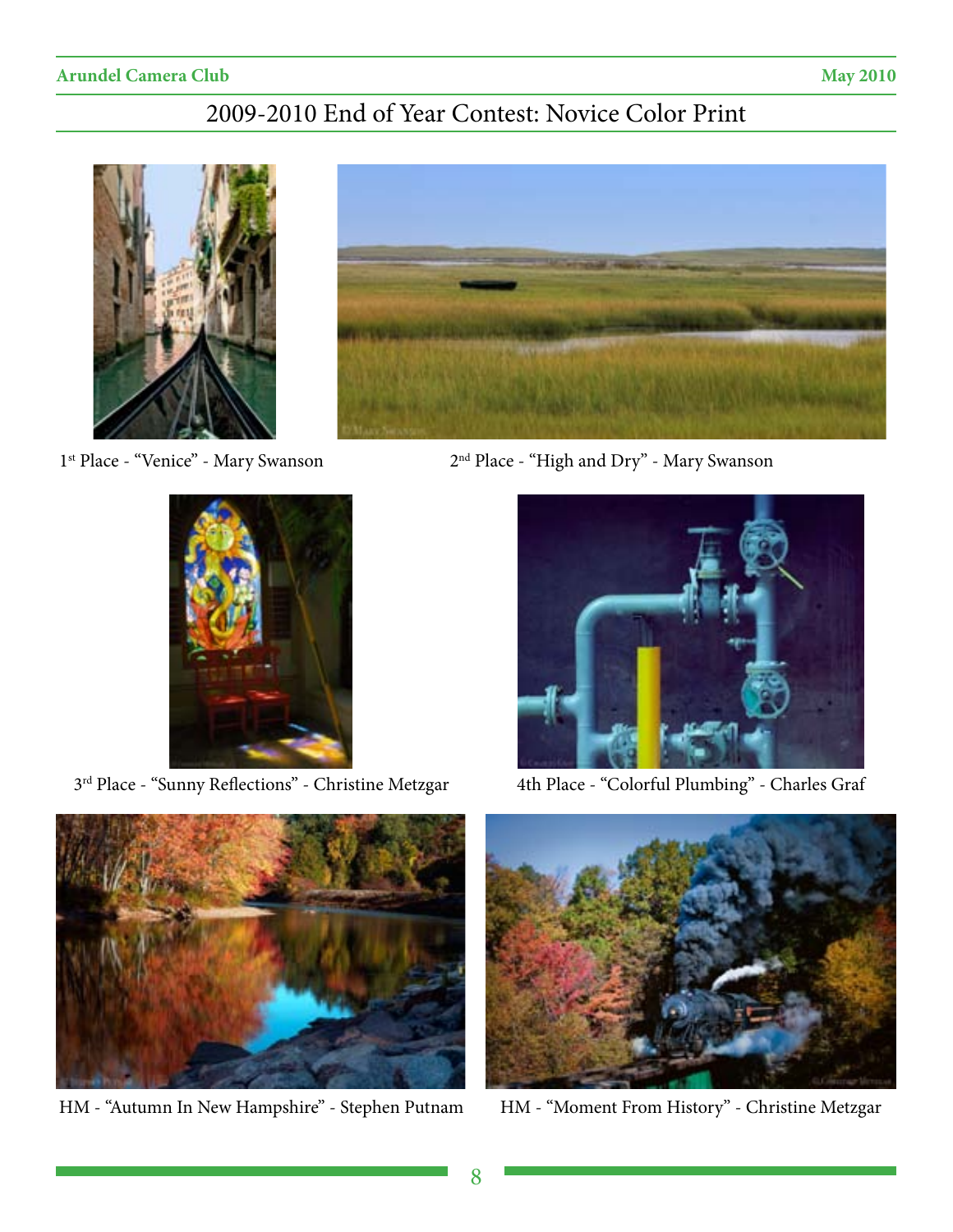# 2009-2010 End of Year Contest: Unlimited Color Print





3<sup>rd</sup> Place - "Red Leaves, Blue Berries" - Chuck Gallegos 4th Place - "Boy In Venice" - Mary Swanson



1<sup>st</sup> Place - "Waiting" - Michelle Barkdoll 2<sup>nd</sup> Place - "Two Umbrellas" - Sara McNeely





Swanson



HM - "Male American Goldfinch" - Mike Thomas



HM - "Evil Eyes" - Ernie HM - "Bleeding Hearts" - Ernie Swanson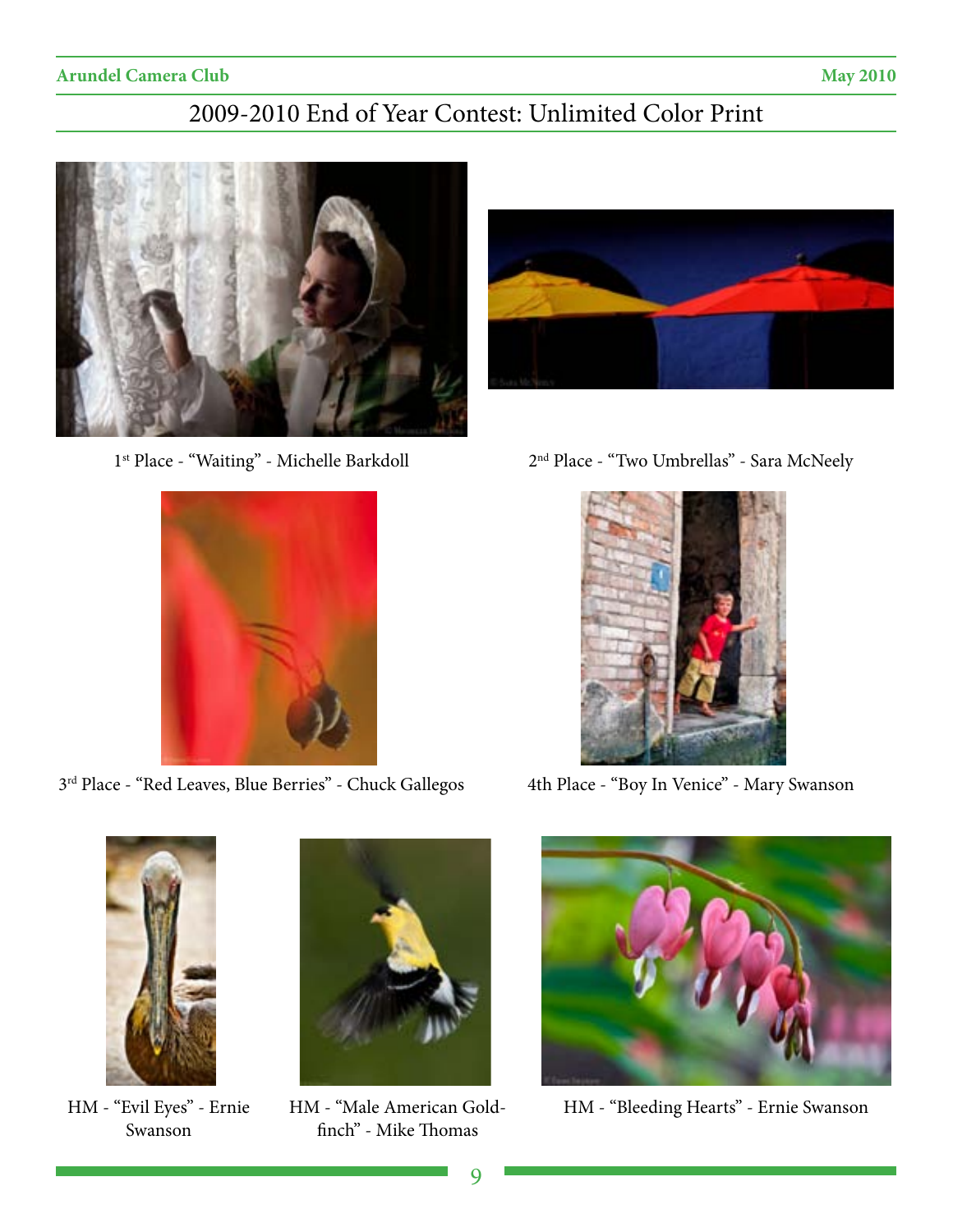# 2009-2010 End of Year Contest: Slides



1<sup>st</sup> Place - "Autumn Arrangements" - Chuck Gallegos 2<sup>nd</sup> Place - "Fogged In" - Dolphy Glendinning









3<sup>rd</sup> Place - "Flying High" - Michelle Barkdoll 4th Place - "Another Great Blue" - Chuck Gallegos



HM - "Boardwalk" - John Milleker Jr HM - "Quaking Blueberries" - Chuck Gallegos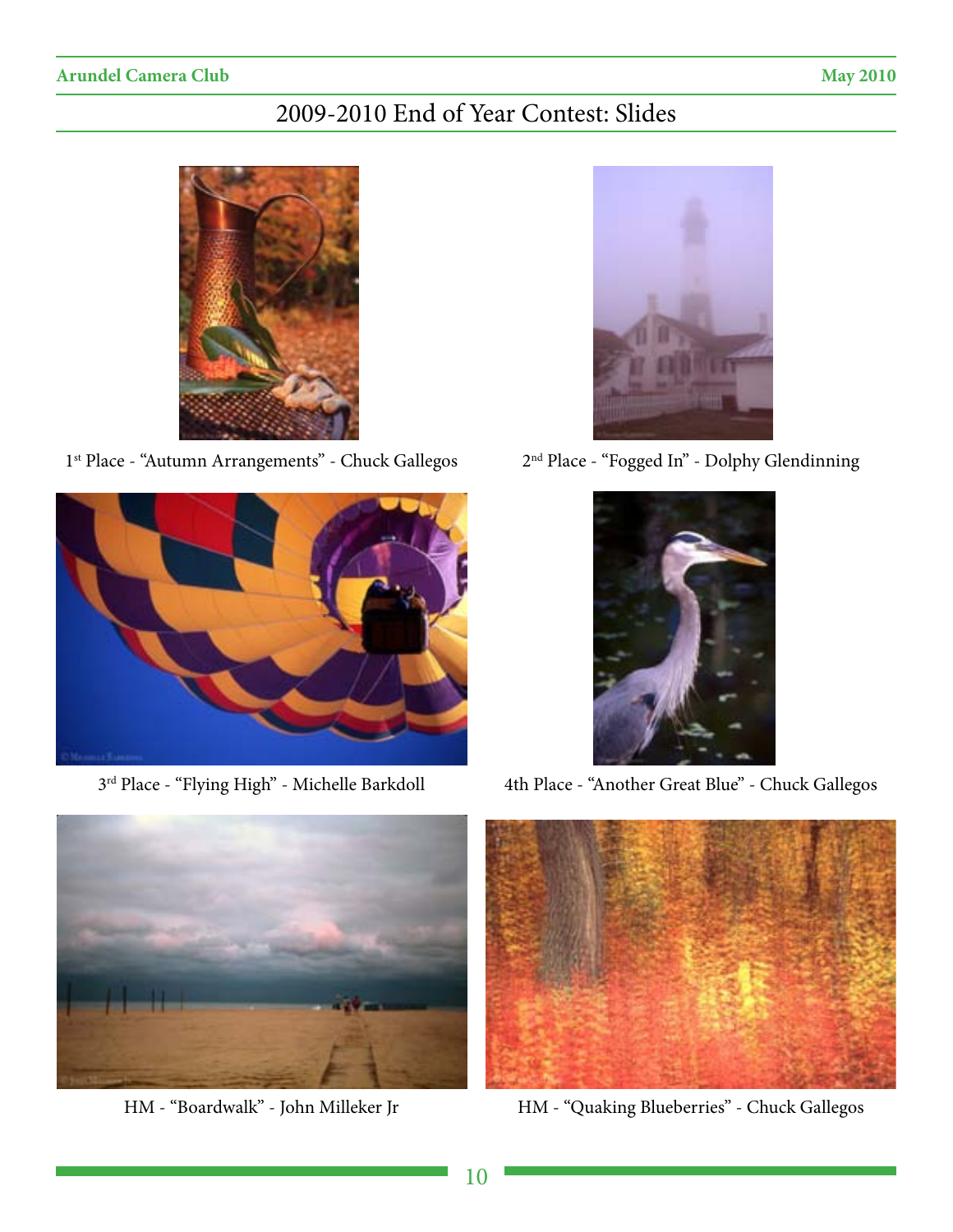# 2009-2010 End of Year Contest: Novice Digital







1<sup>st</sup> Place - "Mara Landscape" - Dawn Miller 2<sup>nd</sup> Place - "Sunflower" - Richard Meade Jr



3<sup>rd</sup> Place - "Morning Steam" - Michelle Barkdoll 4th Place - "Stormy Monday" - John Milleker Jr



HM - "Yosemite" - Al Kok HM - "Just Resting" -



Dawn Miller



HM - "Great Falls Virginia" - Christine Metzgar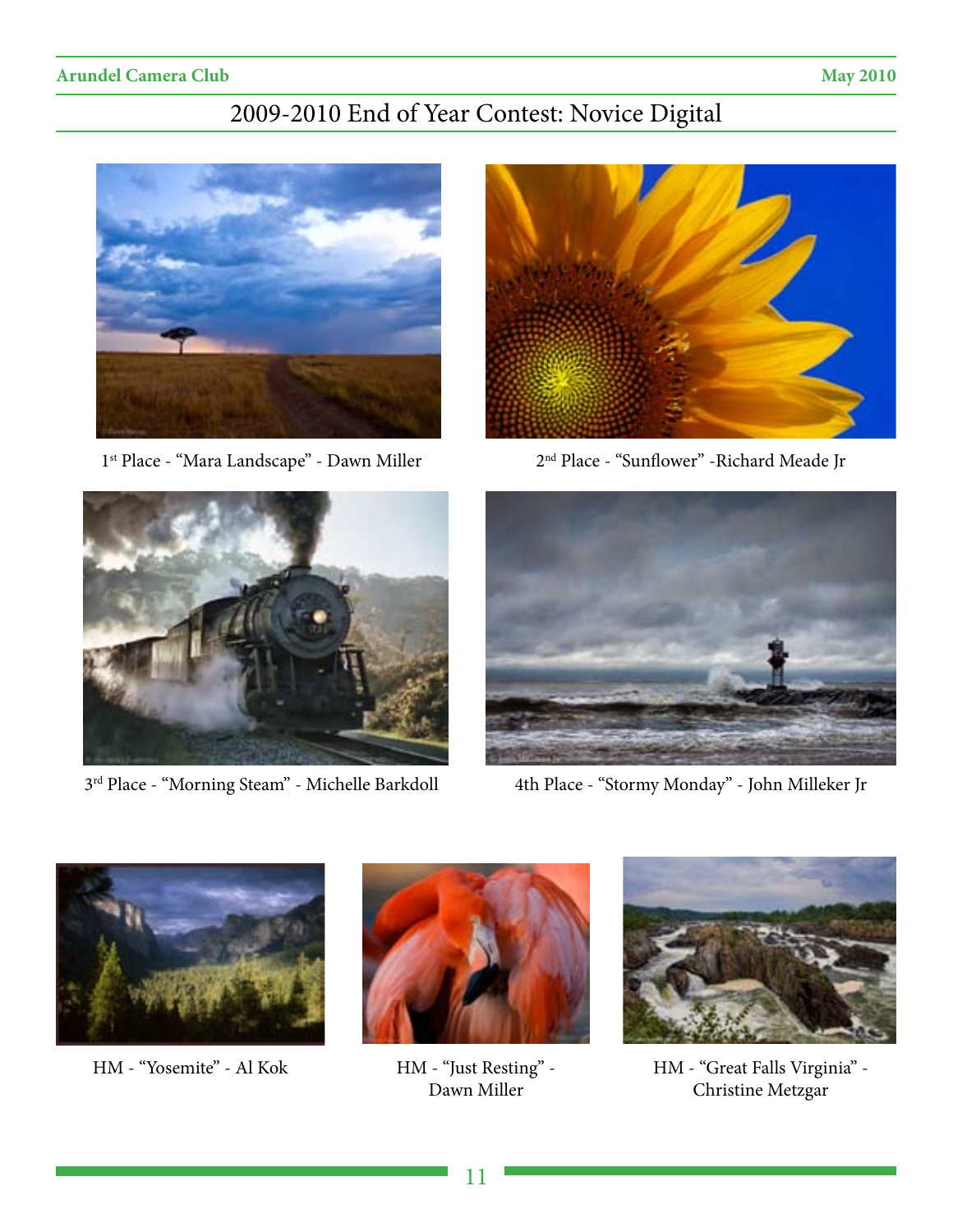# 2009-2010 End of Year Contest: Unlimited Digital





1<sup>st</sup> Place - "Moms and Cubs" - Bob Miller 2<sup>nd</sup> Place - "Grizzly Details" - Chip Bulgin





3rd Place - "Love Spat" - Howard Penn 4th Place - "Woosh" - Chuck Gallegos





HM - "Locked" - Donna Neal HM - "Coming In For A Landing" -Dolphy Glendinning



HM - "Birds of a Feather" - Donna Neal